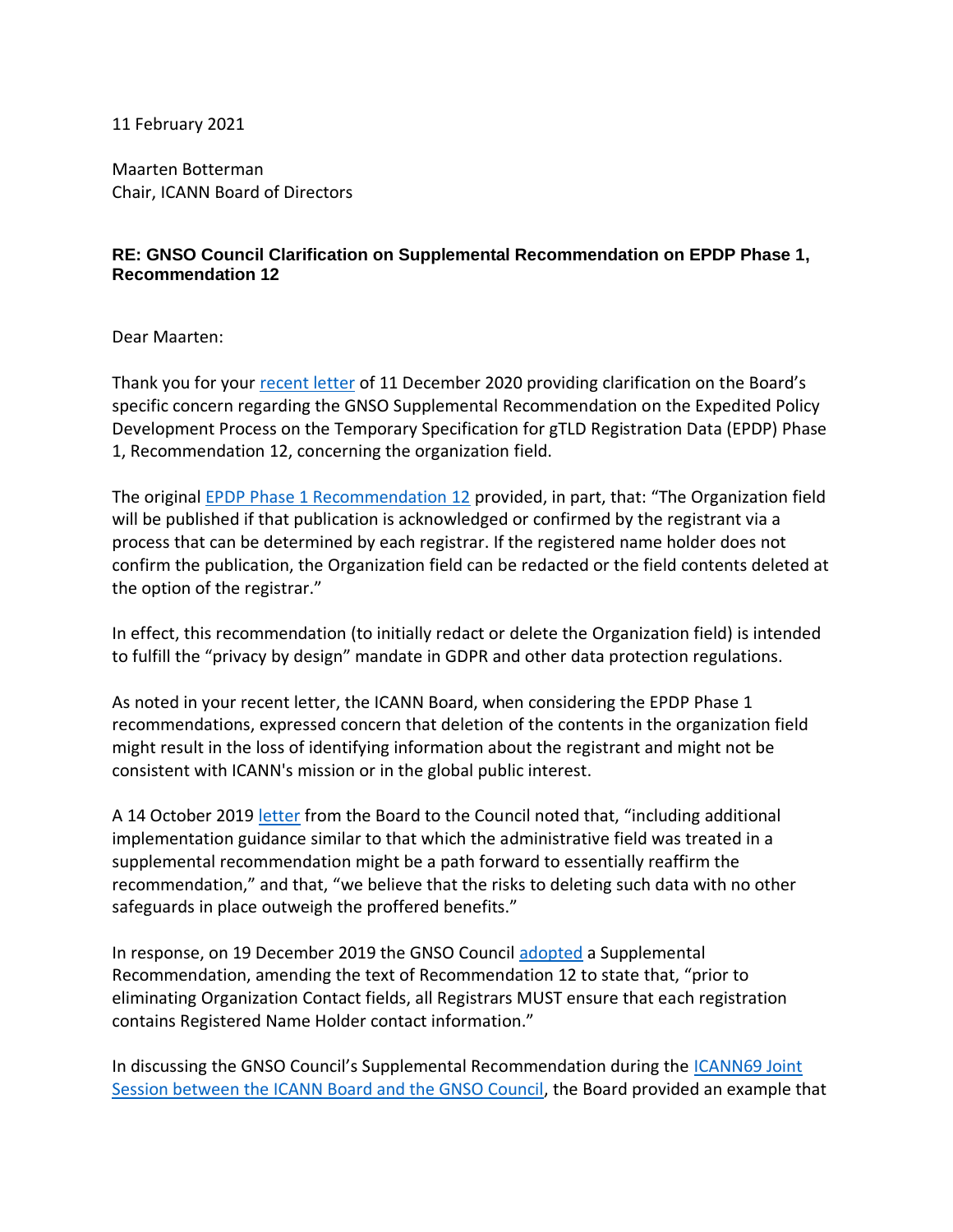demonstrated its concern with the Supplemental Recommendation language as written, i.e., "a situation where for some reason, the registrant is listed as domain administrator and the organization is listed as ICANN, but you can't confirm the organization. So that field drops away and the registrar has the ability to actually delete that information entirely."

The Board went on to note in its [recent letter](https://www.icann.org/en/system/files/correspondence/botterman-to-fouquart-11dec20-en.pdf): "in a case like the below, deletion of the organization field data would result in the loss of such identifying information:

Domain name: icann.org Registrant: Domain Administrator Organization: ICANN"

Based on the above use case, the Board posed the following question: "Even if you can contact the domain administrator, how do you avoid a situation where essentially the registration has been transferred or on paper it looks like it's been transferred from ICANN, the organization, to an individual?"

The Council further notes the Board's question regarding the deletion of registrant data; specifically, the Board noted its concern, "is not that the data be retained as part of the registrar's registration data records, but that it is being retained *someplace***,** as a safeguard in the event of disputes or other issues, rather than deleted." [Emphasis added.]

The apparent underlying concern is that deleting the organization field might, in effect or apparently, transfer the domain away from an organization to a contact in that organization. This is not the case. The data published in Whois or RDAP is not the only data stored, nor is it the data on which the registrar primarily relies to maintain contact with the registrant. In practice, the organization field is implemented in non-standard, various ways by registrars and the actual registrant of record is retained in other, standard ways. Therefore, registrars would not treat this scenario as a transfer from the organization.

Put another way, the scenario raised by the Board letter assumes that Registrars always treat the Registrant Organization field as having priority over the Registrant Name field. There is no such convention in the industry. For those Registrars that do prioritize the Organization field, they must also collect and retain Registrant data that is distinct from (and generally more comprehensive than) the data in WHOIS/RDS. This includes customer/shopper data, additional contacts, and account/ billing data. Removing contents of the Organization field in RDS should not impede a Registrar's ability to contact a customer or verify their identity.

Additionally, when the Council confirmed that, "all Registrars MUST ensure that each registration contains Registered Name Holder contact information," this meant that the information accompanying the registration allows for contacting the registrant. The example provided by the ICANN Board is not considered contact information, but instead general terminology; as such, the Registrar would not be considered in compliance with this supplemental recommendation unless there is other information present that would allow for